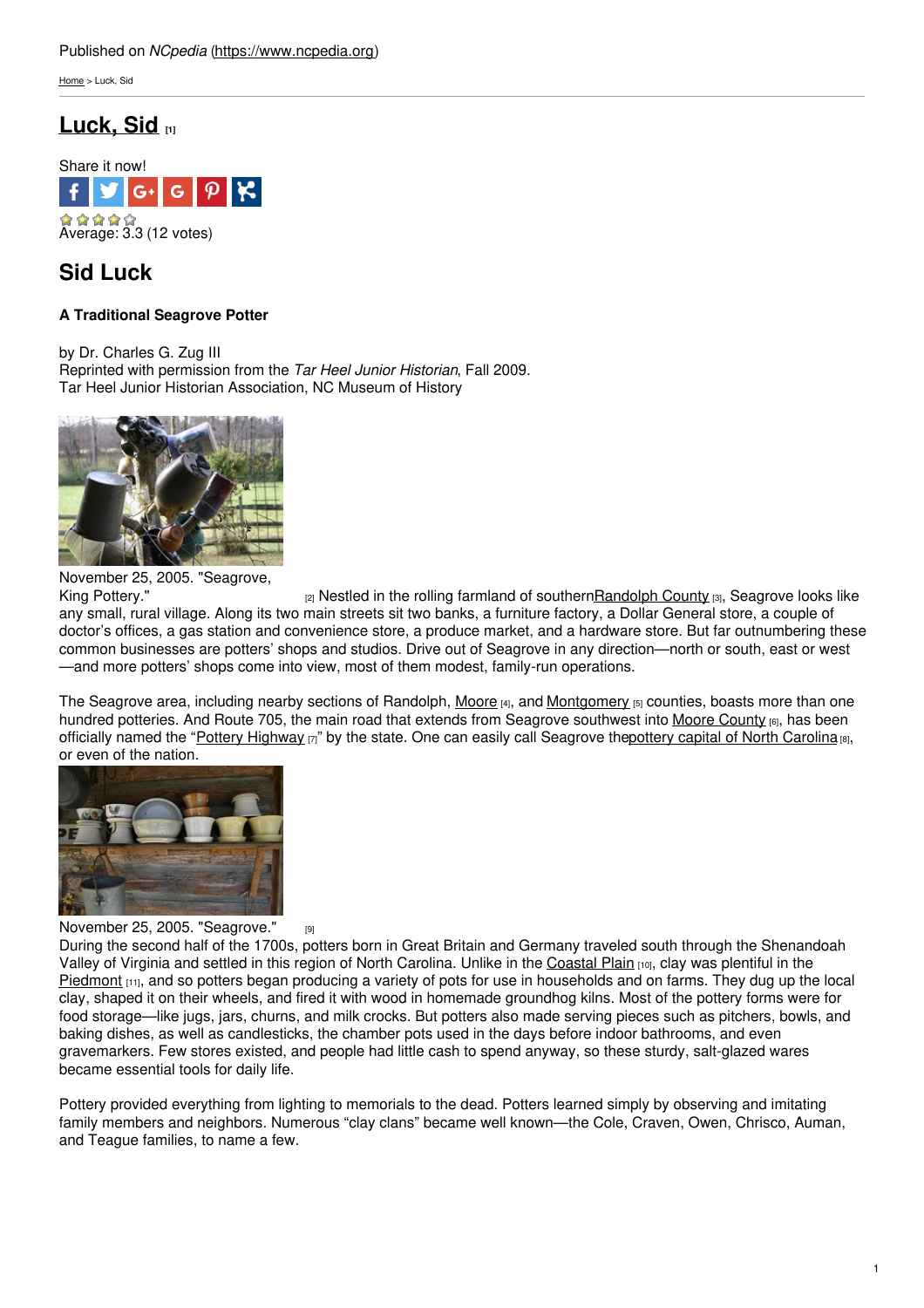

Nunnally, Robert. October 13. "North Carolina Potter North Carolina's Pottery Road features over 100 potters, making original pottery. Here a potter works on a<br>pitcher, near Seagrove, NC."

 $p_1$ <sub>[12]</sub> In general, the early pots were plain, useful, and inexpensive. However, some potters took the extra time to create bold, neatly trimmed forms to delight the hand and the eye. Their work proved remarkable in a world where artistic touches were very rare and unappreciated. Over time, more potters began to trade or sell what they had made. And then, starting in the 1920s, a different kind of pottery emerged. As factory-made tin cans and glass containers began to replace the old jugs, jars, and churns, potters needed to find something new to make and sell. So they turned to forms for modern homes, like plates, teapots, vases, urns, ashtrays, and birdhouses. With this explosion of new forms came brightly colored glazes—a whole rainbow of possibilities for decorating pots beyond the traditional browns and grays. Artistry became important, offering new options for the potters' creativity.

One well-known family that has been in the pottery business in the Seagrove area for over a century and a half is the Lucks. Today, sixty-four-year-old Sid Luck—himself a fifth-generation potter—operates Luck's Ware with the help of his two sons, Jason and Matthew. Sid's great-great-grandfather, William, got the family into the clay business in the mid-1800s by working with his son-in-law, Evan Cole, who ran one of the largest shops in the state. William's son, Henry, worked in that shop, as well as for J. D. Craven, one of the most famous potters in Moore County. Sid's grandfather, Bud, and father, James, continued the family tradition of producing salt-glazed stoneware, setting the stage for Sid's career.

As with children growing up in many Seagrove families, Sid Luck's earliest memories of pottery making came very early, from "my father, when I was six or so years old." James Luck had little interest in the more recent art pottery. He preferred making the classic utilitarian forms, like churns. "He loved doing the large pieces. He didn't care for turning a piece of clay that was under six pounds," Sid said. When Sid was ten years old, he recalled, "That's when I got interested in it, watching him. Plus, he pretty much said, 'You need to learn how to do this.' So he sort of, I guess, forced me into it, and I liked it.

His father's informal teaching soon paid off. Just two years later, in 1957, well-known brother and sister potters Waymon Cole and Nell Cole Graves offered Sid Luck a job. He recalled, "I was good enough that they said, 'Here, make these little ashtrays and hot butter dispensers and that sort of thing.' So I started at the age of twelve; I was turning for them. And they paid me a little, probably paid me two dollars a day, or three or four. By the time I was twelve, thirteen years old, I could turn one hundred to two hundred ashtrays in one day." In addition to his father and the Coles, Seagrove offered other legendary teachers, such as "Philmore Graves and Ben [Owen](https://www.ncpedia.org/biography/owen-benjamin-wade) [13] and Melvin Owens, and all the older ones that were around here. We all sort of hung out together."

With all this local training, Luck wanted to become a full-time potter. But pottery sales were very slow during the 1950s and 1960s, and Sid recognized that he "had to go another direction." So he spent time in the Marine Corps, went to college, and then taught chemistry and science in school for eighteen years. But all that time, he kept making pots for the Coles. "Even after I got out of college and was teaching, they'd ask me if I'd come and turn pitchers for them. So I'd sometimes come down on the weekends and turn," he said.



August 8, 2009. "Seagrove **[009."](https://www.flickr.com/photos/70212490@N00/3808858269/)** [14]

By the mid-1970s, Americans were planning to celebrate the nation's bicentennial (or two hundredth anniversary), and reflecting on its history. This, in turn, made people more interested in antiques, folk art and all things "country," and the handmade object. Interest in face jugs and other traditional forms of pottery exploded, and eager buyers began flocking to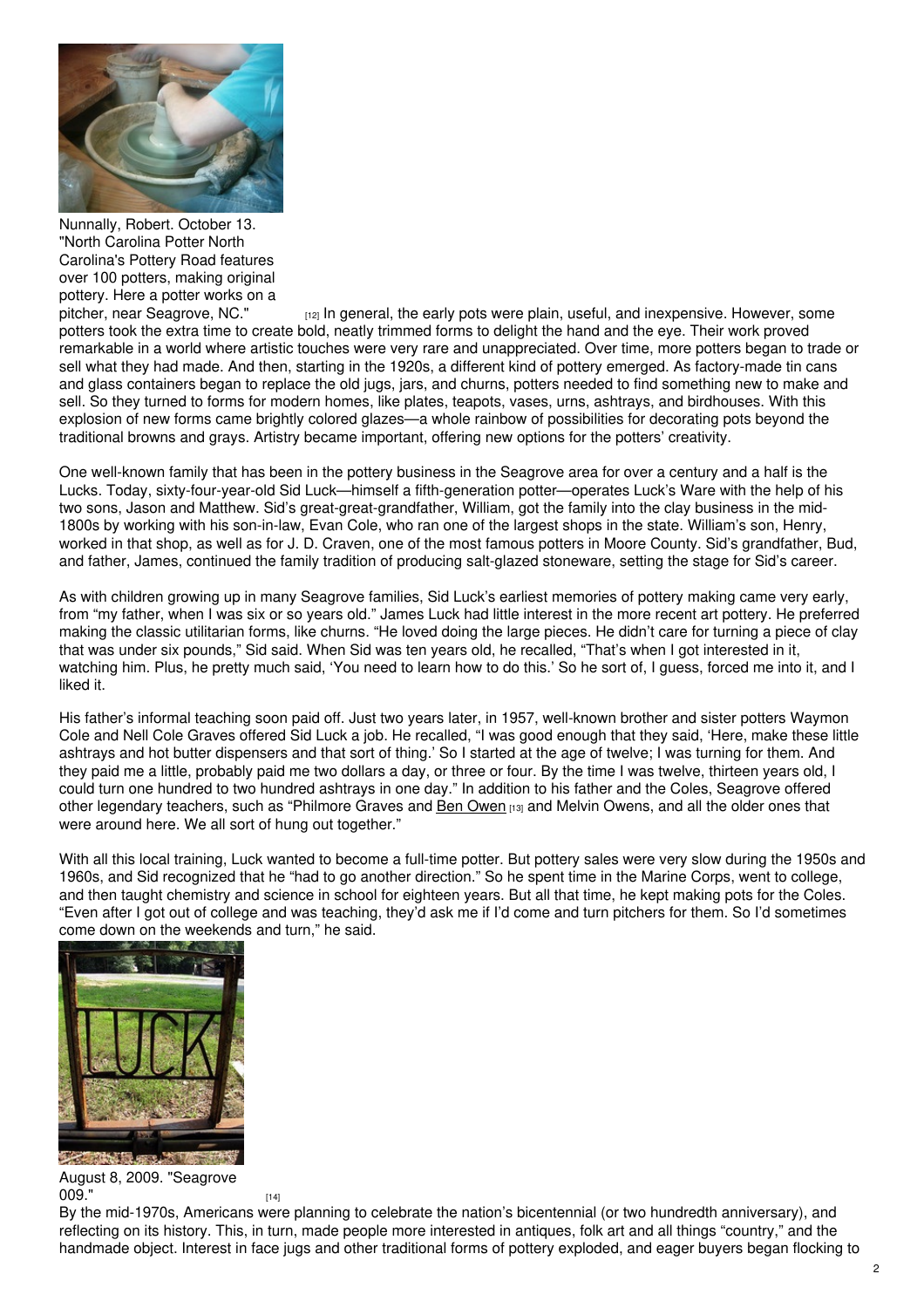Seagrove. Luck saw many newcomers "moving into the Seagrove area doing pottery, which is what I had really loved doing." And so he built his own shop. In 1990 he gave up teaching to become a full-time potter.

On the Web site for Luck's Ware, Sid declares that "it has been my goal, all my life, to carry on as much of the old traditional work as I can." And herein lies the focus for his creativity. He does make brightly colored tablewares and vases like other Seagrove potters, but his real love lies in the past. He said that he prefers to turn forms "like my family had made, just functional pieces. I like to make jugs; jugs still intrigue me. They're a little more complicated." Six years ago, Luck and his sons built an old-time groundhog kiln so they could fire their jars, milk crocks, churns, and pitchers in the traditional salt glaze. Few Seagrove potters make this "old" pottery anymore, perhaps viewing it as out of date. But buyers flock to the Luck pottery to buy Sid's antique-style pieces. His graceful forms and rich, flowing salt glazes reflect the best work of his ancestors. And he and his sons have reenergized the old face jug—creating a variety of toothy, mustachioed, grinning characters.

As a traditional potter, Luck feels a responsibility to ensure that the next generation will carry on the family business. Like his father trained him, he has trained both of his sons. Jason is a patent lawyer in Charleston, South Carolina, but continues to throw pots, bringing them home to fire in the groundhog kiln. Matt operates a chicken farm and works in the pottery shop alongside his father. "He's carrying on the family tradition in its purest form," Luck explained, "because prior to me, all of my ancestors were potters and farmers. No lawyers and no teachers before me." Times and tastes change, but the Lucks continue to build on their Seagrove heritage.

*Dr. Charles G. Zug III is the author of*Turners and Burners: The Folk Potters of North Carolina,*published in 1986 by UNC* Press. He is emeritus professor of English and [folklore](https://www.ncpedia.org/folklore) [15] at the University of North Carolina at Chapel Hill and the former *director of the North Carolina Pottery Center in Seagrove.*

### **Additional Resources:**

Seagrove Area Potters Association: <http://www.discoverseagrove.com/> [16]

Seagrove Pottery Museum: <http://www.seagrovepotterymuseum.org/> [17].

North Carolina Pottery Center: #.

Luck's Ware: <http://www.lucksware.com/home.html> [18].

"The Potters of Seagrove." UNC TV. <http://www.unctv.org/content/folkways/episodes/potters> [19] (accessed November 12, 2014).

#### **Image Credits:**

November 25, 2005. "Seagrove, King Pottery." Located at<https://www.flickr.com/photos/jbweir/66999968/> [2] . Accessed March 5, 2012.

November 25, 2005. "Seagrove." Located at<https://www.flickr.com/photos/jbweir/66999969/> [9]. Accessed March 5, 2012.

August 8, 2009. "Seagrove 009." Located at<https://www.flickr.com/photos/70212490@N00/3808858269/> [14].

Nunnally, Robert. October 13. "North Carolina Potter North Carolina's Pottery Road features over 100 potters, making original pottery. Here a potter works on a pitcher, near Seagrove, NC." Located at <https://www.flickr.com/photos/46183897@N00/3492636579/> [12]. Accessed March 5, 2012.

**Subjects:** [Artists](https://www.ncpedia.org/category/subjects/artist) [20] [Biographies](https://www.ncpedia.org/category/subjects/biography-term) [21] **Authors:** Zug, [Charles](https://www.ncpedia.org/category/authors/zug-iii-charles-g) G., Ill<sub>[22]</sub> **From:** Tar Heel Junior [Historian,](https://www.ncpedia.org/category/entry-source/tar-heel-juni) NC Museum of History.<sup>[23]</sup> **User Tags:** [pottery](https://www.ncpedia.org/category/user-tags/pottery) [24] [potter](https://www.ncpedia.org/category/user-tags/potter) [25] [Seagrove](https://www.ncpedia.org/category/user-tags/seagrove) [26]

1 January 2009 | Zug, Charles G., III